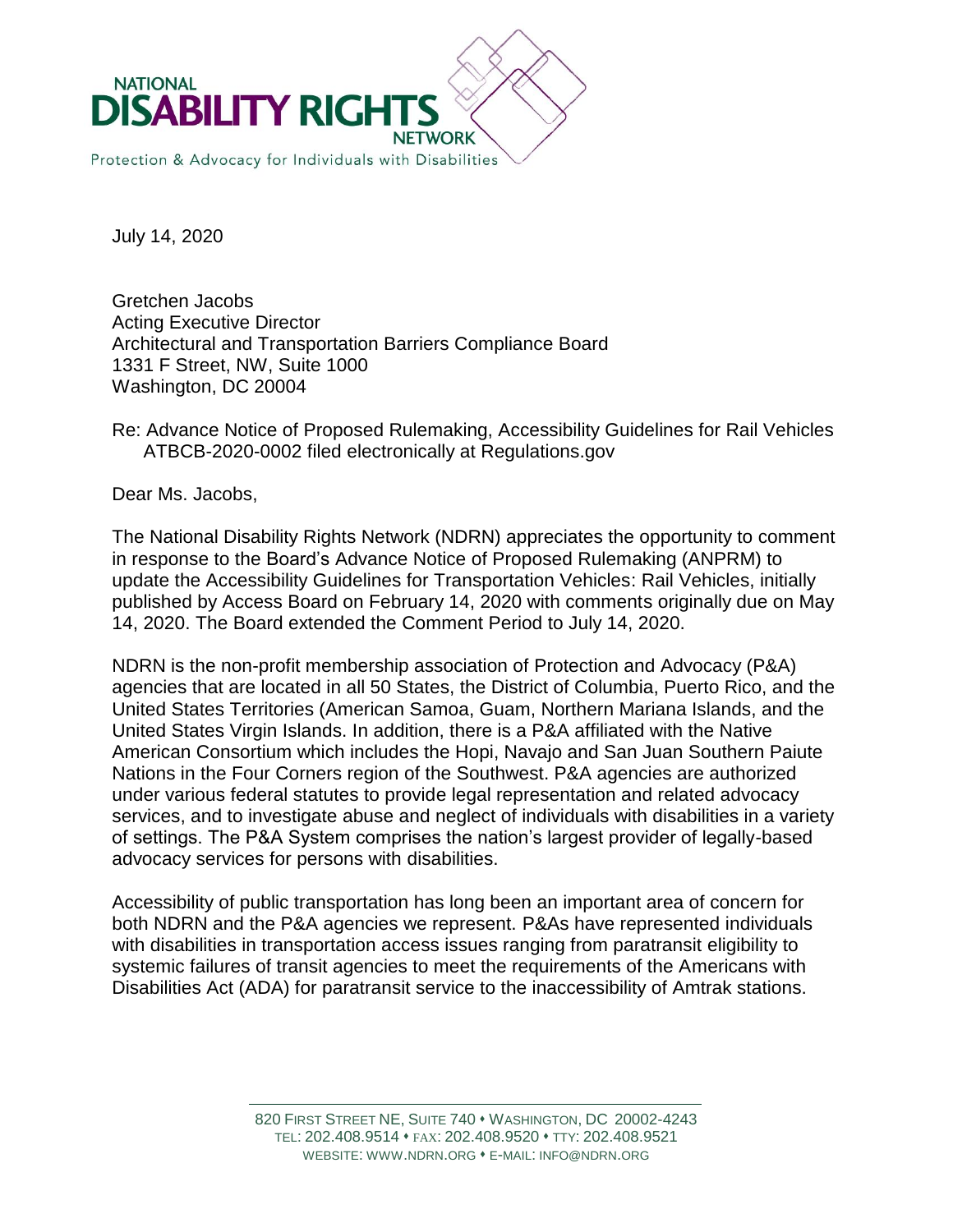NDRN and its member P&As surveyed stations in the Amtrak system and created a report<sup>1</sup> released in October 2013 which led to the U.S. Department of Justice issuing a Letter of Findings on June 15, 2015<sup>2</sup> regarding Amtrak's failure to comply with the ADA particularly regarding accessibility of its stations.

An NDRN volunteer and NDRN staff were also members of in the Access Board's Rail Vehicle Accessibility Advisory Committee (RVAAC) in 2013-2015 that led to the RVAAC Report Recommendations. NDRN and several P&As have continued to advocate for both more accessible new rail vehicles based on the RVAAC Report Recommendations with both Amtrak and state Departments of Transportation. NDRN and P&As have also engaged in advocacy with rail transportation providers regarding accessibility policies and other equipment procurement.

In the ANPRM, the Access Board asked 25 questions which are listed below with NDRN's answers. We have also attached as an addendum a short Power Point that includes photographs of existing or planned rail vehicles to provide additional information about some of the answers we have provided.

## *Question 1: Would it be feasible for remanufactured rail cars to meet the accessibility requirements recommended in the RVAAC Report?*

As noted in NDRN's answer to Question 2, a significant portion of the rolling stock used in intercity rail (Amtrak) pre-dates original DOT ADA Rail Vehicle Accessibility Standards. Because of the narrow doors and vestibules of those cars and their advanced age, NDRN believes that remanufacturing rail vehicles that do not meet the original ADA standards would be too costly because of the need to reconstruct end doors and vestibules and to possibly install car borne lifts. Given their age, NDRN believes remanufacturing any pre-1990 ADA compliant intercity and commuter rail vehicles would likely be not economically feasible.

Similarly, in NDRN's view, older rapid rail (subway) cars like those in the New York, Boston and San Francisco BART systems that predate the ADA should not be considered for remanufacturing given their age.

Remanufacturing rail vehicles compliant with the 1990 standards could be feasible because many rail operators and transit agencies have included many of the recommendations in the RVAAC Report to railcars that have undergone a mid-life refurbishment in the recent past. For example, basic LED (light emitting diode) variable message "next stop" signs were added to the 2000 and 3000

a<br>B

<sup>1</sup> All Aboard (Except for People with Disabilities) Amtrak's 23 Years of ADA Compliance Failure, available at: [https://www.ndrn.org/images/Documents/Media/Publications/NDRN\\_Amtrak\\_Report.pdf](https://www.ndrn.org/images/Documents/Media/Publications/NDRN_Amtrak_Report.pdf)

<sup>2</sup> DOJ June 9, 2015 Letter of Findings to Amtrak, available at: [https://www.ada.gov/amtrak/amtrak\\_letter\\_of\\_findings.pdf](https://www.ada.gov/amtrak/amtrak_letter_of_findings.pdf)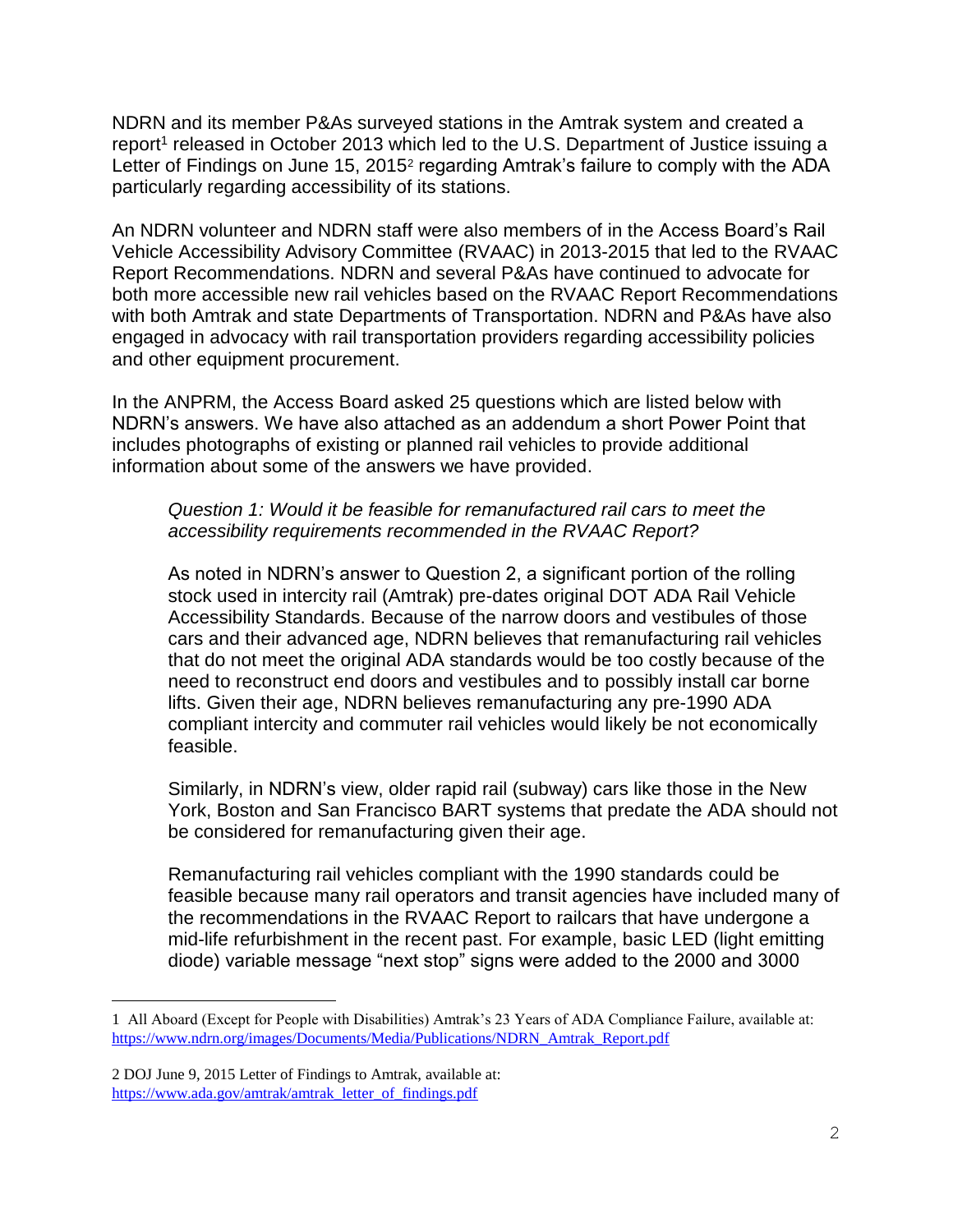series D.C. Metro cars when they were refurbished. The New Mexico Rail Runner system added video display screens providing next station and other information to its ADA Bombardier Bilevel coaches which did not originally have variable message signs. See photos of both examples in attached Power Point.

Similarly because restrooms on intercity and commuter rail cars are modules, providing a new restroom that provides a 36 inch turning circle should be feasible and must be part of any remanufacturing of existing restroom-equipped cars.

The RVAAC Report's best practice of providing 32 inch wide leaf double sliding doors, if made a requirement, probably would not be able to be feasible for remanufactured rapid rail (subway) cars because it would likely require reengineering the entire structure of the car.

NDRN does not have the expertise to provide a definitive answer, but in our view and from our experience from the RVAAC and other discussions with rail operators, we think 32 inch wide door leafs are only feasible in newly designed rapid rail (subway) cars.

### *What would be the challenges and costs of applying the RVAAC's proposed accessibility requirements to remanufactured rail cars?*

As noted in the answer to Question 1, most of the RVAAC Proposed accessibility requirements should be able to be accomplished because they typically are being done now as rail vehicles are being refurbished. NDRN does not have the expertise to provide any cost information.

### *Question 2: What is the typical lifespan of different types of rail vehicles?*

The typical lifespan of rail vehicles is often **many** years longer than the operators or manufacturers of intercity, commuter or rapid rail system operators originally planned. The New York City subway system still operates subway cars 48 to 55 years old with replacements not expected for another 3 to 5 years.

### *How often is each type of existing rail vehicle replaced with a new or remanufactured vehicle?*

Almost all subway and commuter cars undergo a mid-life refurbishment which may or may not be a "remanufacturing" under the ADA statutory language.

While the following examples of rail vehicles have been refurbished, at least once, some still have not been replaced nor have replacement contracts. It is likely that many, if not most, of the Amfleet I cars will be still be operating in 2025, 50 years after they were built.

 Metra is still using some cars that were originally built in the 1960s and 1970s.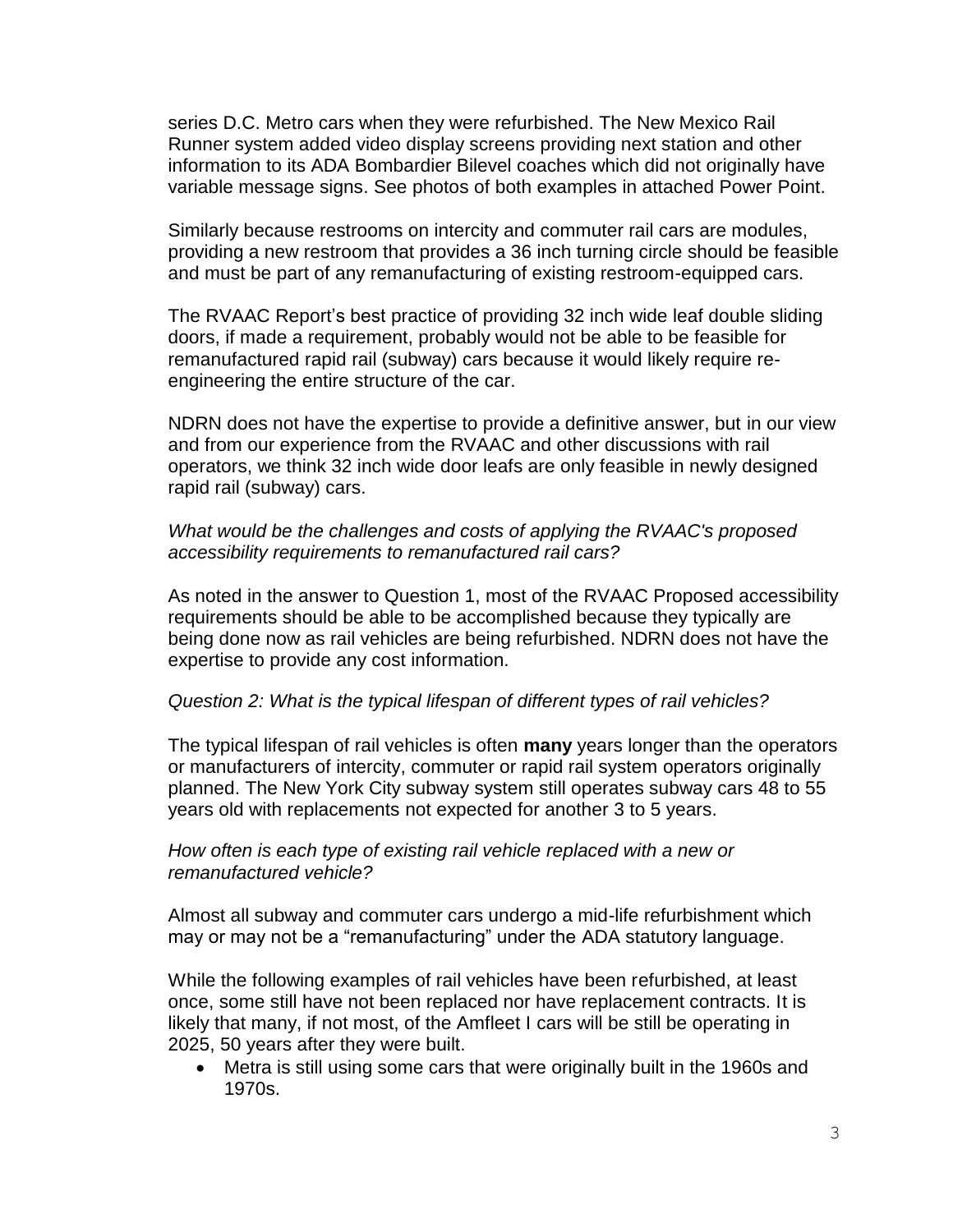- Amtrak's Amfleet I cars entered service in 1975.
- Amtrak's Superliner I cars entered service in 1979.
- Amtrak's Amfleet IIs entered service in 1982.
- Amtrak's Horizon coaches entered service 1988.
- New York City Subway operates R32 cars built in 1964-1965 that will remain in service for several more years.
- New York City Subway system and the entire Staten Island Railway operate R44 cars built in 1971-1973 that will remain in service for several more years.
- The BART system still operates cars from its original order of cars built between 1968-1975 although new cars are being delivered.
- MBTA still has in service some Orange Line subway cars that were built in 1969-1970 though they will be replaced in the next year or two.

Therefore the new Access Board standards need to reflect the reality that many rail vehicles, with a mid-life refurbishing or rebuilding often operate for well over 40 and sometimes more than 50 years.

*Question 3: We are not aware of any small governmental jurisdictions that currently operate rail transportation systems covered by the ADA. With respect to small businesses, are there any specific issues or concerns that the Access Board should consider when developing any proposed regulatory updates to its existing accessibility guidelines for rail vehicles?*

NDRN does not have any expertise to answer this question other than to note that one small city operates a unique fixed guideway transportation system, the Johnstown, PA Funicular. But since many of the RVAAC Recommendations are for intercity, commuter, light and rapid rail cars and they would not apply to a funicular.

### *B. Communication Access*

*Question 4: What solutions or technologies are commercially available that, if implemented, would be capable of providing access to public communications onboard rail vehicles?*

NDRN is not familiar with specific commercially available systems but notes that both variable message signs and real time route map tracking are already included in almost all new rapid rail vehicle procurements such as the MBTA Orange Line cars, new BART cars, D.C. Metro 7000 series cars and New York City's R143 subway cars as well as the new R211 car designs. Variable message signs, but not real time route maps, are routinely provided in new commuter rail cars such as the NJ Transit & MARC Bombardier multilevel cars. See pictures in addendum.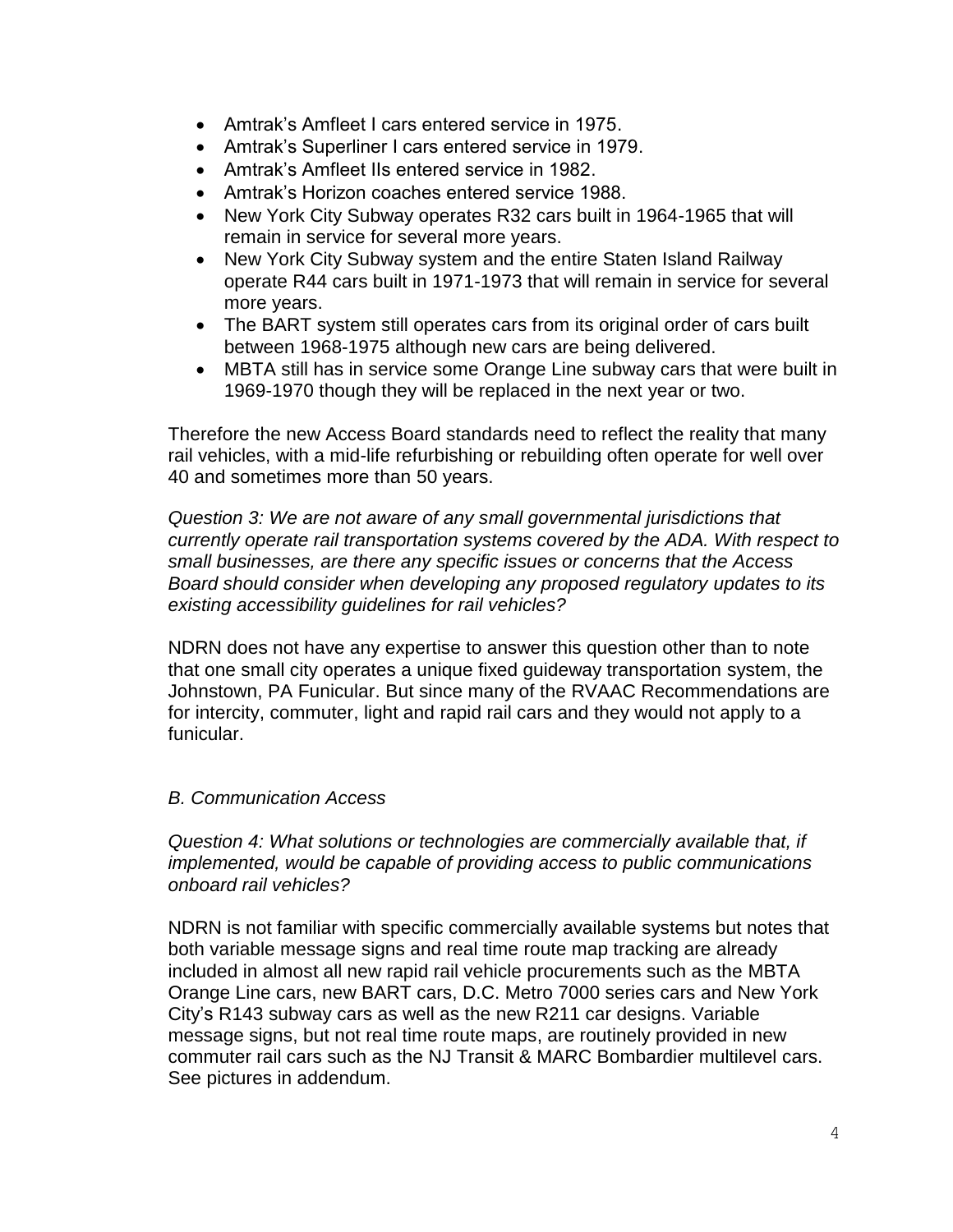*Question 5: What solutions or technologies are commercially available that, if implemented on rail vehicles, would provide accessible emergency information to passengers in real-time?*

Timely and accurate emergency information is critical to all passengers and deaf and hard of hearing passengers should have equal access to any audio emergency announcements made by train crews. NDRN is not aware of any speech-to-text technology that works in the noisy environment of subways and trains that can provide accurate text emergency messages from spoken language.

NDRN recommends that the Access Board Guidelines require that variable message electronic sign systems provide emergency messages with multiple pre-recorded text messages and include the capability for train crew to type in fill-in the blank messages. The systems should also permit ad hoc messages for unanticipated emergency events as well as have the capability to accept speech to text messages if the technology advances to permit accurate speech to text emergency messages.

## *Question 6: What are the design and cost impacts of the RVAAC's proposed requirement for variable messaging systems on rail cars?*

NDRN believes the design and cost impacts of the proposed requirement for variable messaging systems on rail cars will be negligible because they have been included in the procurement of new rail vehicles even in the absence of a regulatory requirement because variable messaging systems and real time route map tracking are useful to all passengers.

The MBTA Orange Line cars now entering service, the Miami Metro cars that entered service within the last two years, the D.C. Metro 7000 series cars all include variable message signs, video displays and moving map displays.

### *Question 7: What are the design and cost impacts of the RVAAC's proposed requirement for hearing induction loops on rail cars?*

While NDRN cannot provide any information on the cost impacts, NDRN staff recall during the RVAAC meetings that industry representatives kept insisting that hearing loops on railcars were an unknown and they did not know if it was feasible.

NDRN has learned that the new cars for the BART system include hearing loops to provide access in the middle of their new cars. $3$  NDRN suggests that the Access Board consult with BART about the costs.

NDRN also suggests that when the Access Board publishes the NPRM, it

a<br>B

<sup>3</sup> BART's webpage describing the new cars, available at:<https://www.bart.gov/about/projects/cars>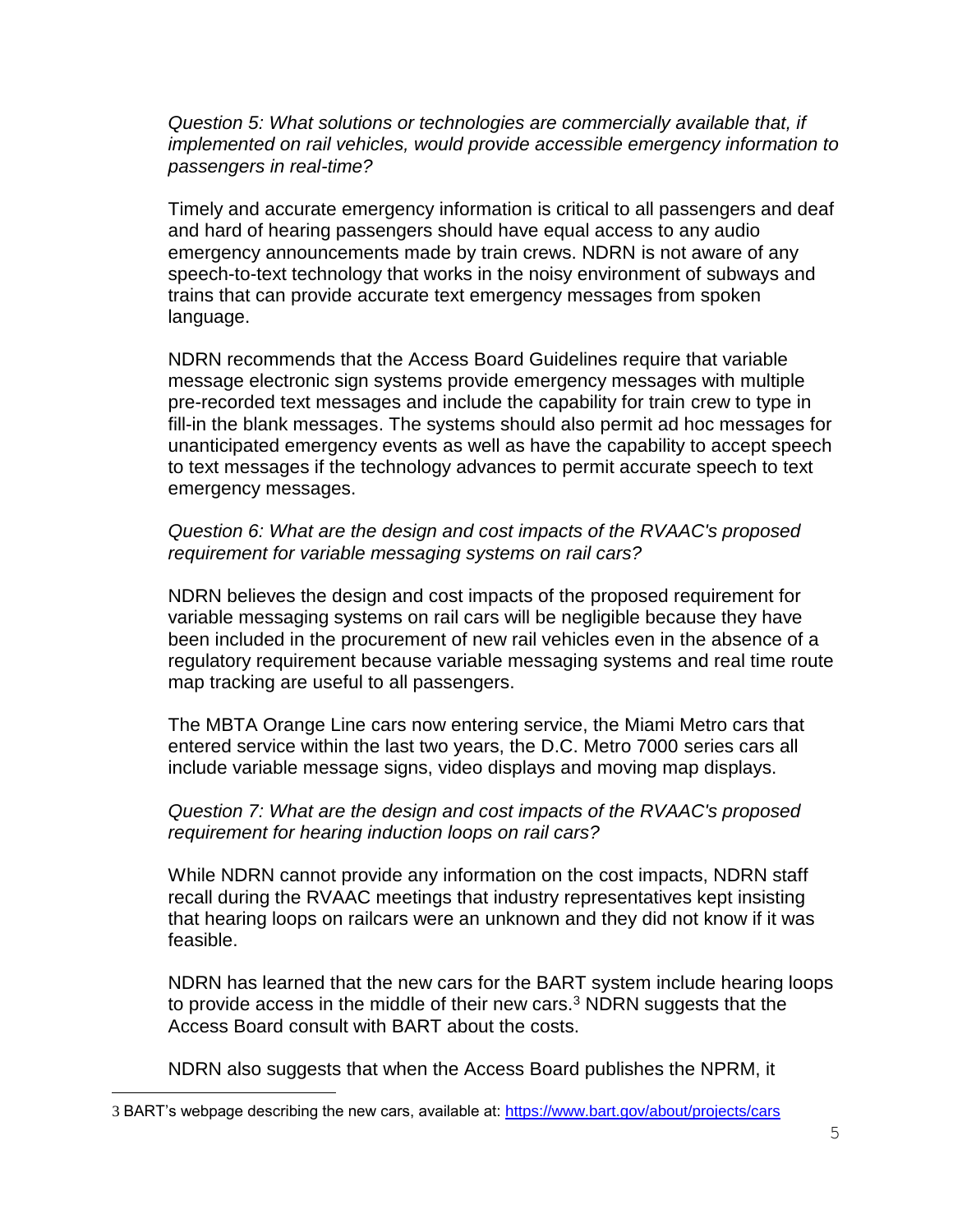specifically seek comments from BART riders who use hearing aids about their experience with the hearing loops on the BART cars since their experiences on the only system that currently has hearing loops could be valuable information for the Final Rule.

## *C. Boarding and Alighting*

*Question 8: Please identify research studies or data that address the impact of car-borne ramps, bridge plates, or lifts on rail vehicle operation, maintenance, or rider safety.*

NDRN is not aware of any research studies or data but fully supports full-length level boarding wherever possible supported by bridge plates or car-borne ramps if necessary.

*Question 9: What would be the cost implications if ramps, bridge plates, and lifts were required to be mounted on rail vehicles instead of being based at stations?*

NDRN does not have expertise answer this question but supports the mounting of ramps, bridge plate and lifts on rail vehicles rather than station-based lifts to maximize access, speed boarding and alighting and to end the non-inclusive spectacle of passengers boarding rail vehicles on 20<sup>th</sup> Century technology platform-based lifts.

### *2. Lift Design Load*

*Question 10: What would be the design and cost impacts if the design load requirement for rail vehicle-based lifts was increased to 800 pounds minimum?* 

NDRN does not have expertise answer this question but supports an increased weight design load to maximize access to rail vehicles.

*Are there any types of rail vehicles requiring a lift to board for which an 800 pound minimum design load would not be feasible?*

NDRN does not have expertise answer this question but supports an increased weight design load to as many types of rail vehicles as possible to maximize access to rail vehicles.

*Question 11: What is the current design load of newly manufactured lifts used for rail vehicles?*

NDRN has been told that the design load of car-borne lifts produced by some manufacturers is 800 pounds but NDRN does not have specifics.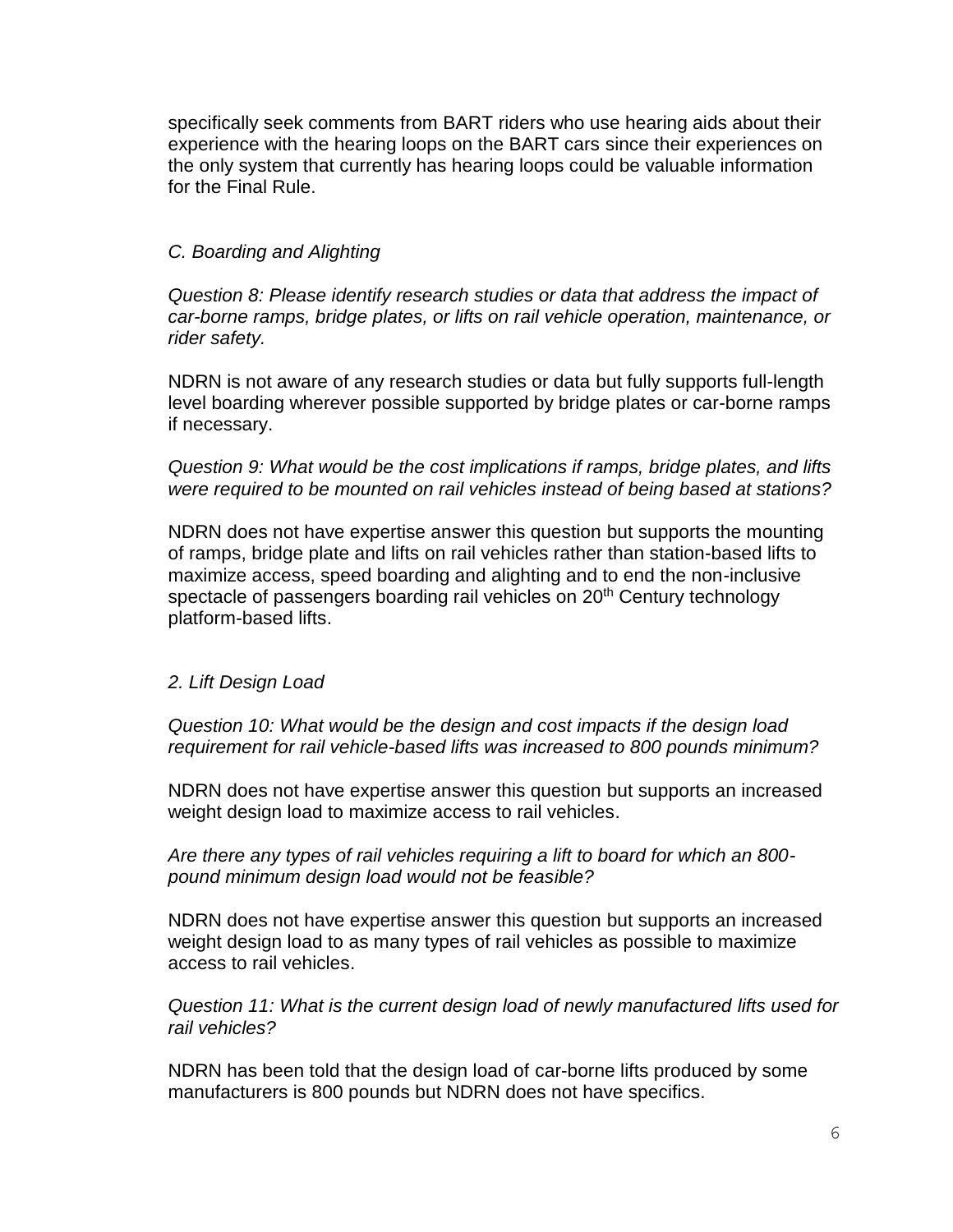#### *3. Platform Lift Service Size*

*Question 12: What would be the design impacts on rail vehicles if the required size of platforms on rail vehicle-based lifts was increased to a clear width of 32 inches minimum and clear length of 54 inches minimum?*

NDRN does not have expertise answer this question.

### *4. Bi-Parting Side Doors*

*Question 13: How prevalent is the situation where a single leaf of a bi-parting side door on a rail vehicle fails to open, thereby restricting the clear width to less than 32-inches?*

NDRN conducted an informal survey of the state P&As that have cities with heavy rail (subway) systems. NDRN got responses from riders of BART, the Chicago CTA "El," Philadelphia SEPTA Broad Street & Market-Frankfort lines, PATCO, the New York City Subway, Staten Island Railway, LIRR and the Los Angeles Purple and Red lines. Most riders said that door leaf opening failures are is not frequent but do happen. The responses indicate the failures are somewhat more common with older cars on some systems and sometimes seem to be more or less common during different stretches of time, possibly to maintenance backlogs.

The small sample size of two regular riders of the LA subway system have said they have never seen a door leaf fail to open. Similarly the sample size of one PATCO rider indicated never having seen a door leaf fail to open in over 10 years of riding PATCO. Riders of the New York City subway and the Philadelphia subways indicated it was more frequent than the other systems surveyed.

### *Question 14: What would be the design implications of a requirement that one leaf of bi-parting doors on rail vehicles provide a clear width of 32 inches minimum?*

NDRN recalls strong opposition to the requirement for 32 inch door leafs from NY MTA as being structurally challenging and a potential maintenance challenge. However, NDRN notes that the New York City Subway has decided that wider door opening spaces were better for the boarding and alighting of all passengers. The New York City Subway has specified 58 inch door openings (which provides a 29 inch door leaf) for their R211 cars compared to its previous standard of 50 inch door opening spaces in their current rolling stock. Toronto Metro system has cars with wider door openings though NDRN does not believe that they are 32 inch leafs.

MBTA has incorporated 32 inch doors leafs on their Orange Line cars.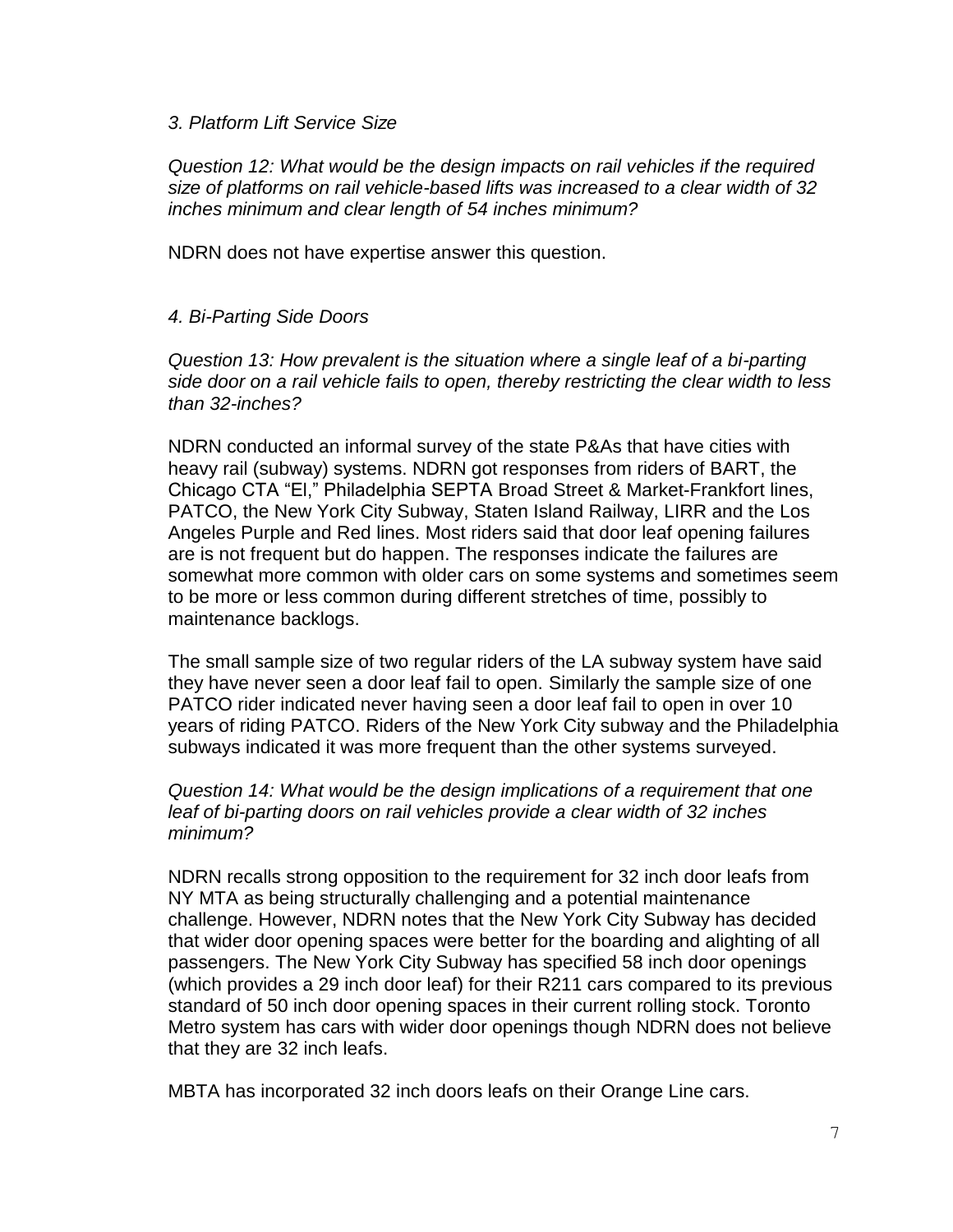NDRN believes the only downside from a disability perspective is that 32 inch wide leafs and thus 64 inch door openings leave less wall space in a car for seating but the existing ADA requirement for designated seating for passengers with disabilities largely ameliorates that concern.

# *5. Between-Car Barriers*

*Question 15: What data or other evidence supports a need for between-car barriers on rail vehicles used for intercity or high-speed rail service, if any?*

While the D.C. Metro system's 7000 cars are not intercity or high speed trains, they share the characteristics of high level platforms and level boarding. The D.C. Metro system's 7000 service cars were equipped with a rubber flap between-car-barrier that included a gap. A blind passenger fell between the cars and the D.C. Metro system ended up retrofitting the cars with traditional chain between cars barrier with no gap.<sup>4</sup>

In response to an NDRN FOIA request for the number of what Amtrak classifies as "platform gap accidents" from 2019 to present at Washington, D.C. Union Station, Philadelphia 30<sup>th</sup> Street Station and New York Penn Station, Amtrak reported 296 incidents. Most of the incidents involve the gap between the car and the platform and not the space between the cars but a few incidents seem to describe falls between two cars because Amtrak cars do not have between-carbarriers. None of the incidents provided in response to the FOIA request resulted in a fatality. But because of these incidents and the modest increase in stations that provide level boarding of Amtrak trains throughout the system and the exclusive use of level boarding on high speed trains, NDRN believes that between-car-barriers are essential.

*Question 16: If requirements for between-car barriers were extended to rail vehicles used for intercity or high-speed rail service, should there be a specified minimum between-car gap that would trigger application of such a requirement?* 

Yes.

a<br>B

*If so, what size gap should be used to trigger any such requirement?*

NDRN believes that a gap larger than 6 inches should trigger the requirement for between-car-barriers based on the passenger falling between cars incident

<sup>4</sup> WAMU News article:

[https://wamu.org/story/16/10/05/these\\_barriers\\_between\\_7000\\_series\\_metro\\_ca](https://wamu.org/story/16/10/05/these_barriers_between_7000_series_metro_cars_pose_safety_risk_say_blind_riders/) [rs\\_pose\\_safety\\_risk\\_say\\_blind\\_riders/](https://wamu.org/story/16/10/05/these_barriers_between_7000_series_metro_cars_pose_safety_risk_say_blind_riders/) WTOP News article: [https://wtop.com/tracking-metro-24-7/2018/05/fridays-](https://wtop.com/tracking-metro-24-7/2018/05/fridays-incident-suggests-metro-cars-still-pose-risk-visually-impaired/)

[incident-suggests-metro-cars-still-pose-risk-visually-impaired/](https://wtop.com/tracking-metro-24-7/2018/05/fridays-incident-suggests-metro-cars-still-pose-risk-visually-impaired/)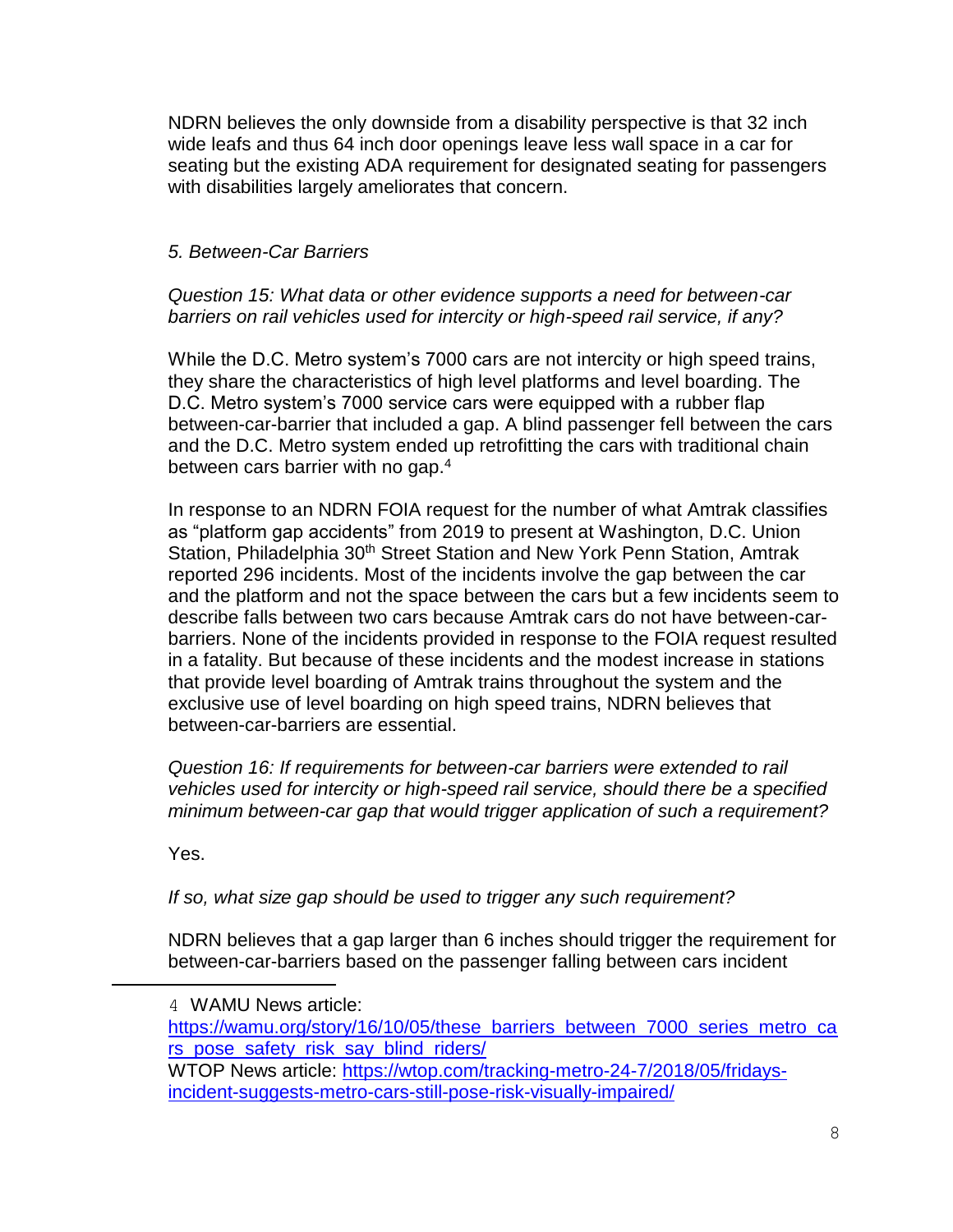involving the D.C. Metro 7000 series cars.

## *Question 17: What would be the cost of requiring between-car barriers on rail vehicles used for intercity or high-speed rail service?*

NDRN believes the costs will be minimal, since between-car-barriers are already required and provided in new commuter and heavy rail cars such as the Bombardier multilevel commuter rail cars used by NJ Transit and MARC and the M7, M8 and M9 LIRR, New Haven and Metro North cars and newer cars on other level boarding systems. Both NJ Transit and MARC operate in on a system with a combination of high level and low level platform systems similar to Amtrak with no known difficulties.

## *D. On Board Accessibility*

*Question 18: What would be the effect on the design and operation of rail cars if the required size of mobility aid seating locations were increased from 48 inches by 30 inches to a requirement of (1) 54 inches by 32 inches where the space is confined on no more than two sides and (2) 59 inches by 32 inches where the space is confined on three sides?*

It is possible that an increase in mobility aid seating location and size may impact the number of available seats. But not increasing the spaces could lead to some wheelchair using passengers being unable to locate their wheelchairs in the designated spaces creating more difficulties for all passengers. Careful car design including thinner seat backs may ameliorate the issue.

### *2. Vertical Access*

*Question 19: Should vertical access be required on new intercity bi-level lounge cars?* 

YES, vertical access in new intercity bi-level lounge cars is necessary to provide an equal opportunity to enjoy the entire train travel experience.

### *If so, should such a requirement apply only to certain types of intercity bi-level cars (such as those that provide a viewing dome on the upper level)?*

NDRN believes that newly constructed bi-level intercity cars, including dining cars, if dining cars are still ordered in the future and a percentage of coach cars should provide vertical access. Accessible sleeping cars need not have vertical access because NDRN believes providing an upper level sleeping compartment is not necessary to provide equal access for the activity of sleeping as opposed to viewing scenery from a lounge, coach, or dining car.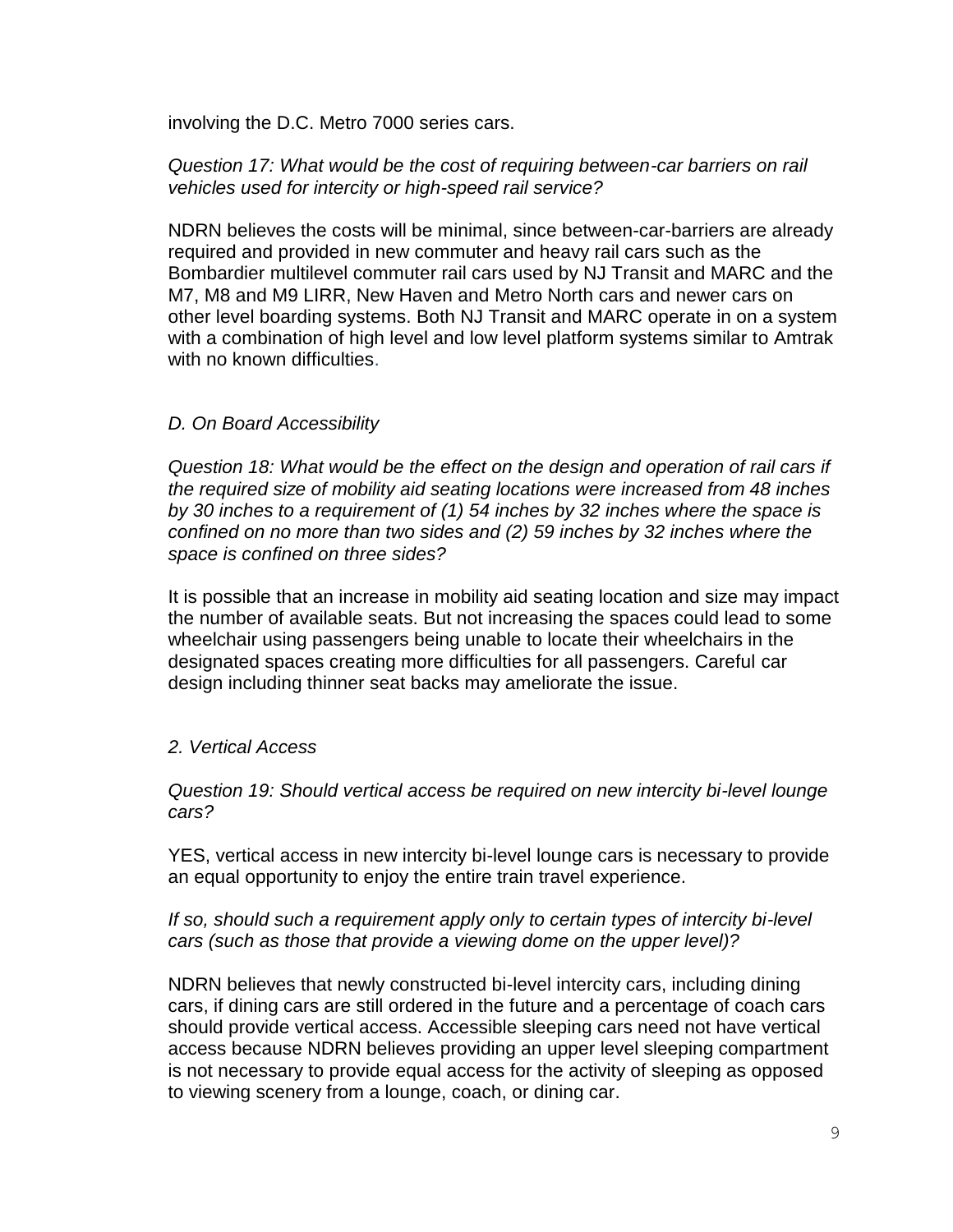### *Question 20: Is it technically feasible for platform lifts to serve the upper levels of bi-level rail cars?*

NDRN is unclear what the Access Board is asking in this question. Is the Board asking about station based platform lifts providing access at station stops for transferring passenger who cannot use stairs to transfer from the lower level of a bi-level car to the upper level? If that is the question, NDRN has been told by a portable platform lift manufacturer that they have a portable platform lift that can elevate a passenger 6 feet or 72 inches. Depending on platform height, use of a platform lift to serve upper levels may or may not be technically feasible.

However, NDRN believes on-board vertical access should be provided to allow an equal opportunity to use the features of a bi-level car throughout a trip and in all weather conditions. An on-board lift will also avoid the spectacle of a wheelchair or scooter user or other passenger unable to climb stairs having to use a station-based platform lift.

*Question 21: What are the likely costs, including both one-time equipment installation costs and ongoing maintenance, if vertical access was required on intercity bi-level rail cars?*

NDRN does not have expertise to answer this question.

### *3. Handrails and Stanchions for Onboard Circulation*

*Question 22: Are additional types of handholds, handrails, or stanchions needed on rapid, light rail, intercity or commuter rail vehicles beyond those currently required?*

NDRN believes that additional handholds, handrails and stanchions are useful for passengers with disabilities especially on rapid and light rail vehicles that make frequent stops and operate on tighter curves. On intercity and commuter rail cars, NDRN believes that handholds on seats by the aisles provide passengers with balance or mobility disabilities places to hold which often were not provided in the past on intercity and many commuter rail cars.

### *If so, please describe.*

NDRN is submitting photographs of examples of handholds, handrails and stanchions on newer light and rapid rail vehicles as well as intercity and commuter rail cars. The primary requirement for handholds, handrails and stanchions should be to provide ample places for passengers with a range of heights to hold. Another key design goal should be to provide clear toe space for wheelchair users and unobstructed space for service animals. Clear floor space also allows some additional space for packages and luggage for all passengers.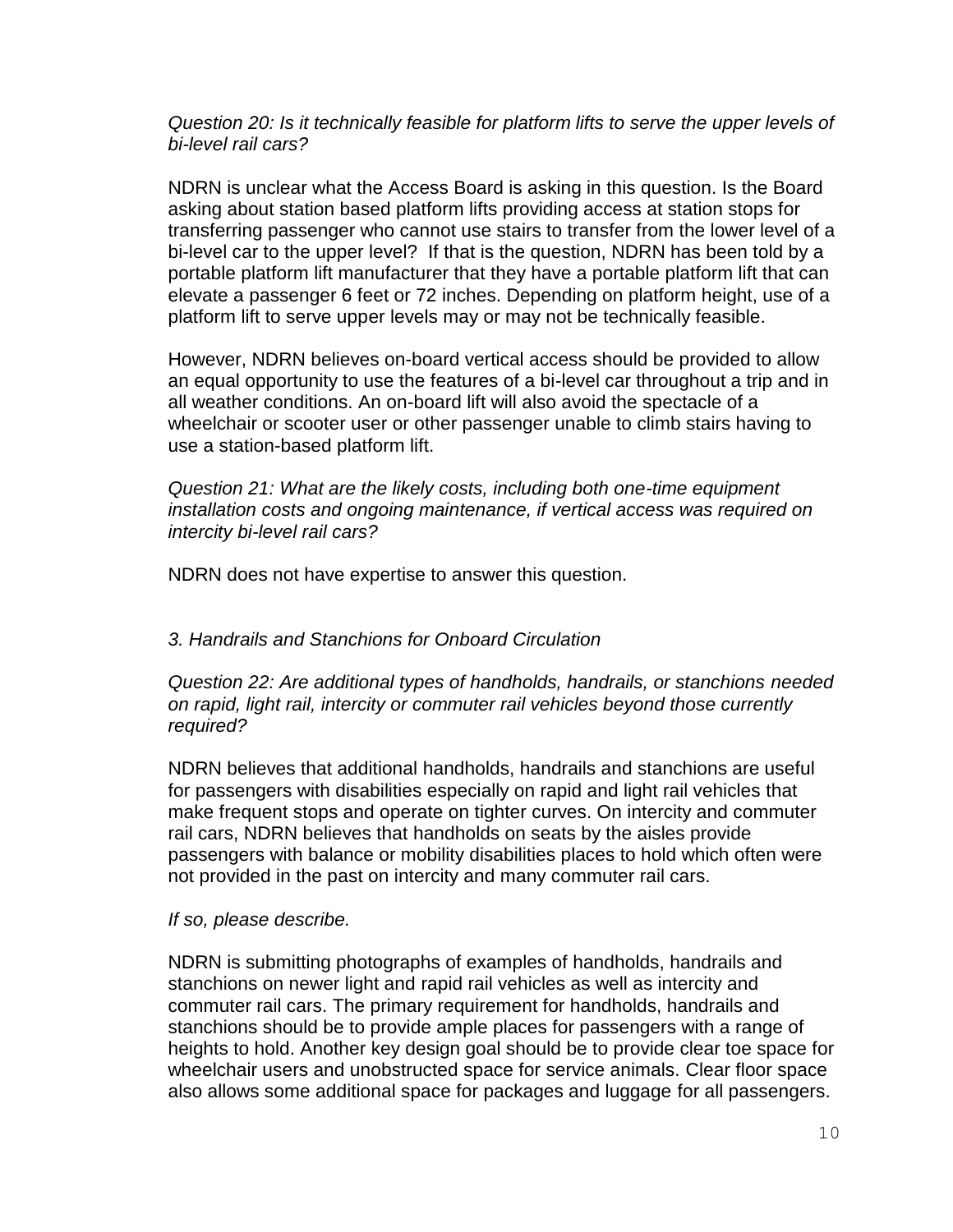*Question 23: Are handholds, handrails, or stanchions for rail vehicles currently designed with visual contrast?*

The new MBTA Orange line cars and the NYCTA new R211 car mockup have yellow handholds and stanchions. The Toronto Rocket subway cars have stanchions in red. See attached PowerPoint for photos of the R211 mockup.

*Question 24: Is there a need for visual contrast on handholds, handrails, or stanchions?*

NDRN believes that visual contrast could make it easier for passengers to quickly locate handholds and handrails.

*If so, please explain.*

NDRN believes that visual contrast on handholds, handrails, or stanchions would be useful for all passengers but particularly passengers with low vision.

### *E. Dining Cars*

i<br>L

*Question 25: What would be the advantages and disadvantages of having convertible/readily removable seating in dining cars on rail vehicles to accommodate passengers using wheelchairs.*

NDRN strongly believes that providing convertible/readily removable seating in both intercity dining cars and intercity coach cars will help accommodate groups of wheelchair users and avoid the situation Access Living and Amtrak experienced in January 2020.<sup>5</sup>

A simple and easy to use design, possibly similar to the seats on tracks use in making over-the-road accessible for wheelchair users, the should be able to avoid the issue of the convertible spaces making a spectacle of the arrival of a passenger using a wheelchair. Other designs should also be considered.

Thank you for the opportunity to comment on the ANPRM on Accessibility Guidelines for Rail Vehicles.

If you have any questions, please contact Kenneth Shiotani, Senior Staff Attorney at the National Disability Rights Network by email at: [Kenneth.Shiotani@ndrn.org.](mailto:Kenneth.Shiotani@ndrn.org) Because of

<sup>5</sup> NPR news article about Amtrak charging a passenger with a disability \$25,000 for a ticket: [https://www.npr.org/2020/01/17/797355136/amtrak-asks-two-people-in-wheelchairs-to-pay-25-000-for-a](https://www.npr.org/2020/01/17/797355136/amtrak-asks-two-people-in-wheelchairs-to-pay-25-000-for-a-ride)[ride](https://www.npr.org/2020/01/17/797355136/amtrak-asks-two-people-in-wheelchairs-to-pay-25-000-for-a-ride)